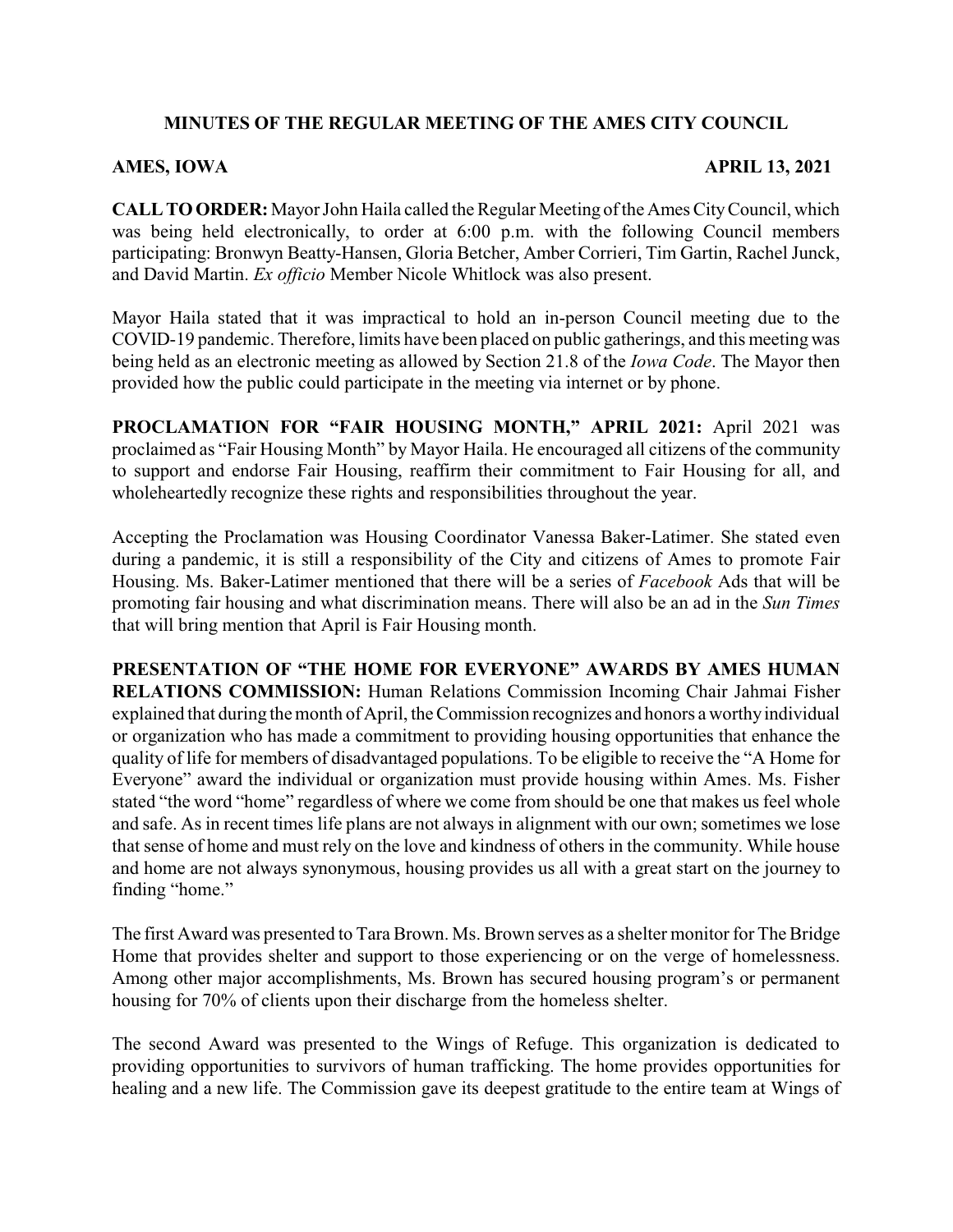Refuge for bringing hope to so many.

Ms. Brown thanked everyone for presenting her with the Award. She said she has had the privilege of working with amazing individuals as colleagues and clients. Ms. Brown mentioned that most of the clients that she worked with were able to overcome extreme barriers in their journey to achieve housing. She noted that everyone is going to experience some kind of hardship in their life, and it is about how you bounce back. Ms. Brown stated she is blessed to work in a community like Ames that supports its residents in all aspects of their lives.

Mayor Haila noted that The Bridge Home was formerly known as the Emergency Residence Project and has been helping residents since 1985.

BrandyYoung, representative for Wings of Refuge, echoed Ms. Brown's comments and said shewas honored to accept the Award. Ms. Young commented that there is an incredible staff at Wings of Refuge, but the true heroes are the women who are committed to the journey of healing and moving towards independence. She noted that she is humbled everyday that she gets to be among the women as they commit to healing and overcoming trauma. Ms. Young mentioned that the Wings of Refuge just opened a second home that will serve as a transitional home for women who are not fully ready to live independently when they finish the program.

**CONSENT AGENDA:** Moved by Betcher, seconded by Corrieri, to approve the following items on the Consent Agenda.

- 1. Motion approving payment of claims
- 2. Motion approving Minutes of the Regular Meeting held March 23, 2021, and the Special Meetings held March 17, March 30, and April 2, 2021
- 3. Motion approving Report of Change Orders for period March 16 March 31, 2021
- 4. Motion certifying Civil Service candidates
- 5. Motion approving New 12-Month Class B Beer (BB) (Includes Wine Coolers) & Sunday Sales - Mongolian Buffet 1620 S Kellogg Ave #103
- 6. Motion approving renewal of the following Beer Permits, Wine Permits, and Liquor Licenses:
	- a. Class C Liquor License with Outdoor Service & Sunday Sales Brick CityGrill 2704 Stange Road
	- b. Class C Liquor License with Catering Privilege, Outdoor Service & Sunday Sales Cyclone Experience Network 1705 Center Dr, Hilton Coliseum
	- c. Class C Liquor License with Catering Privilege, Outdoor Service & Sunday Sales Perfect Games Inc 1320 Dickinson Ave
	- d. Class C Liquor License with Catering Privilege, Outdoor Service & Sunday Sales Provisions Lot F 2400 North Loop Dr
	- e. Class C Beer Permit with Class B Wine Permit & Sunday Sales Hy-Vee Gas #5018 636 Lincoln Way
- 7. Request from Campustown Action Association for Summerfest in Campustown on Saturday, Inne  $5<sup>th</sup>$ :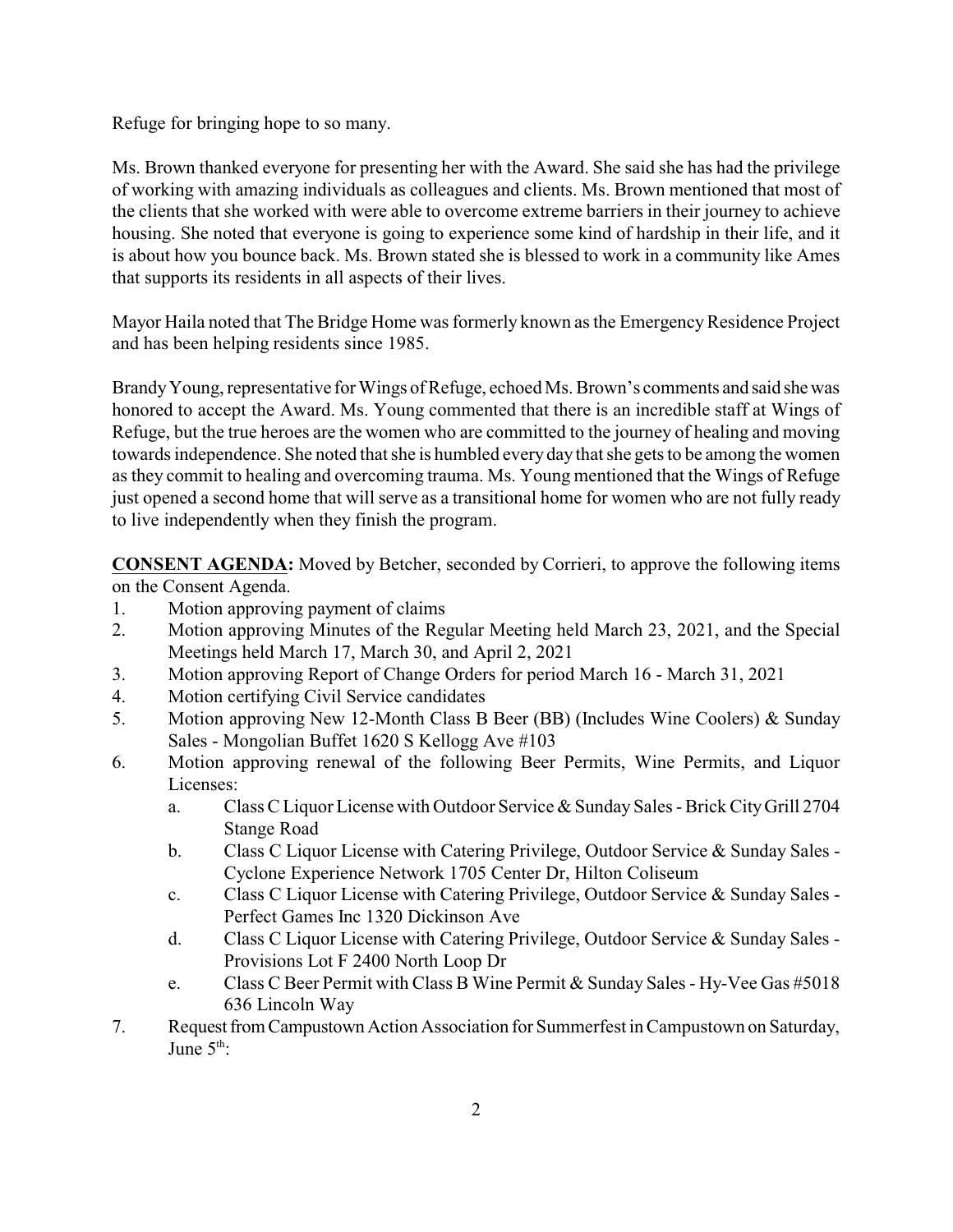- a. Motion approving blanket Temporary Obstruction Permit
- b. Motion approving blanket Vending License
- c. RESOLUTION NO. 21-160 approving waiver of Vending License fee
- d. RESOLUTION NO. 21-161 approving closure of the 200 block of Welch Avenue and Chamberlain Street between Welch Avenue and the Chamberlain Lot Y exit, Welch Lot T, and Chamberlain Lot Y between 7:00 a.m. and 10:00 p.m.
- e. RESOLUTION NO. 21-162 approving closure of parking spaces in the 200 block of Welch Avenue, on Chamberlain Street between Welch Avenue and the Chamberlain Lot Y exit, Welch Lot T, and Chamberlain Lot Y between 7:00 a.m. and 10:00 p.m.
- f. RESOLUTION NO. 21-163 approving waiver of parking meter fees
- g. RESOLUTION NO. 21-164 authorizing access to City-owned electrical outlets and approving a waiver of fees for the electricity used
- 8. RESOLUTION NO. 21-165 approving Amendment No. 2 to Story Theater Company's Fall 2020 Special Project Grant to allow the substitution of Young Sherlock for the original planned production
- 9. RESOLUTION NO. 21-166 authorizing Ames Community Arts Council to receive reimbursement for construction expenses related to the mobile music stage underthe existing FY 2020/21 COTA Spring Special Project Grant and FY 2020/21 COTA Annual Grant
- 10. RESOLUTION NO. 21-167 approving Hold Harmless Agreement between Iowa State Fire Marshal Fire Service Training Bureau and the City of Ames for Summer Fire School
- 11. Field Technical Services for Unit #8 Turbine-Generator:
	- a. RESOLUTION NO. 21-168 waiving City's Purchasing Policies regarding formal bidding procedures and allow for single-source purchasing
	- h. RESOLUTION NO. 21-169 awarding contract to provide Field Technical Services for the Unit 8 Turbine-Generator Overhaul to General Electric Steam Services, Inc., of Midlothian, Virginia, in the estimated amount of \$242,800
- 12. RESOLUTION NO. 21-170 approving Amendment No. 1 to Professional Services Agreement for Teagarden Area Letter of Map Revision with WHKS & Co., of Ames, IA, in the amount of \$9,000
- 13. RESOLUTION NO. 21-171 approving preliminary plans and specifications for Auditorium HVAC Replacement; setting May 12, 2021 as bid due date and May 25, 2021 as date of public hearing
- 14. RESOLUTION NO. 21-172 approving renewal of contract for Professional Services for Power Plant Fire Risk Mitigation with Burns & McDonnell of Chesterfield, Missouri, in an amount not to exceed \$50,000
- 15. RESOLUTION NO. 21-173 awarding contract to Maxim Trucking & Materials of Pella, Iowa, for FY 2021/22 Concrete and Asphalt Crushing for Public Works Department in the amount of \$69,250
- 16. RESOLUTION NO. 21-174 approving contract for FY 2021/22 Purchase of Rock Salt requirements for Public Works with Independent Salt Co., of Kanopolis, Kansas, in the amount of \$76.08 per ton
- 17. Electric Distribution Line Clearance Program:
	- a. RESOLUTION NO. 21-175 approving contract renewal with Wright Tree Services,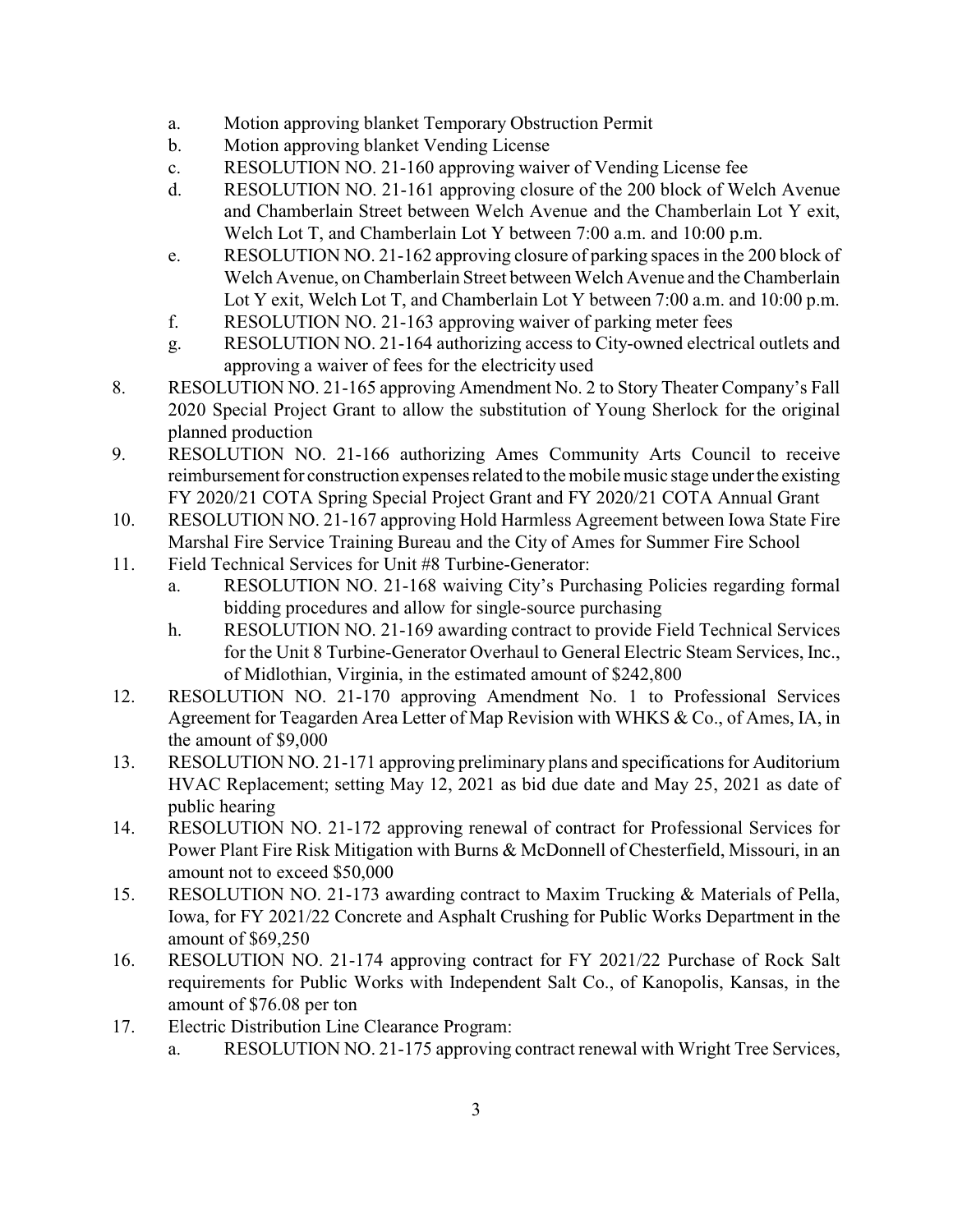of Des Moines, Iowa for Electric Distribution Line Clearance Program, from July 1, 2021 through June 30, 2022

- b. RESOLUTION NO. 21-176 approving Performance Bond in the amount of \$347,378
- 18. RESOLUTION NO. 21-177 approving contract renewal with ABM of Des Moines, Iowa, for FY 2021/22 Custodial Services for the Ames Public Library in the amount of \$91,857
- 19. RESOLUTION NO. 21-178 approving renewal of contract with Pitts Lawn & Tree Service of Huxley, Iowa, for FY 2021/22 Tree Trimming & Removal Program for the Parks & Recreation Department in an amount not-to-exceed \$85,000
- 20. RESOLUTION NO. 21-179 renewing contract for FY 2021/22 Hauling and Related Services for the Resource Recovery Plant with Waste Management of Ames, IA, in the amount of \$15.15 per ton
- 21. RESOLUTION NO. 21-180 approving contract and bond for 2020/21 Collector Street Pavement Improvements (E. 20<sup>th</sup> Street)
- 22. RESOLUTION NO. 21-181 approving contract and bond for 2020/21 CyRide Route Pavement Improvements (9<sup>th</sup> Street)

23. RESOLUTION NO. 21-182 approving contract and bond for City Access Control System Roll Call Vote: 6-0. Motions/Resolutions declared carried/adopted unanimously, signed by the Mayor, and hereby made a portion of these Minutes.

**PUBLIC FORUM:** The Mayor opened Public Forum.

Brant Lemer, 5333 Tabor Drive, Ames, explained that he wanted to respond to a comment made at the last City Council meeting. He mentioned that his wife and he had purchased the Crestview Mobile Home Park in 2003. Their goal was to clean up the property and run a respectful business in an industry that was needed in the area. Within six months, that was done, and the area was a vibrant community for many years. He pointed out that the area thrived, and people had stated that Crestview was a nice little community. Mr. Lemer expressed his concern over the comments made about the Crestview Mobile Home Park being in poor shape. He wanted to point out that the property was in poor shape at the time of closing as 50-plus homes were abandoned on the property. There were many missed opportunities for the sale of the property. He asked for the Council to work together and find a new use for the property.

Brent Campbell, 301 NE Trielein Drive, Suite 1, Ankeny, Campbell Engineering & Surveying, stated he was told by staff that his request was going to be on the Agenda, and he was not seeing his item listed. The Mayor mentioned that his item would be under Dispositions to see if the Council wanted to proceed with the item or not. Mr. Campbell appreciated that information.

No one else spoke up, and Public Forum was closed.

**SPLASH PAD:** Parks and Recreation Director Keith Abraham highlighted a few items regarding the Splash Pad. The splash pad will be a zero-depth pool with a combination of in-ground and aboveground spray features. It will be designed with accessibility, inclusiveness, safety, and playability at the forefront. There will be an activation button for patrons to turn on the features and a timer to limit when the features are operational.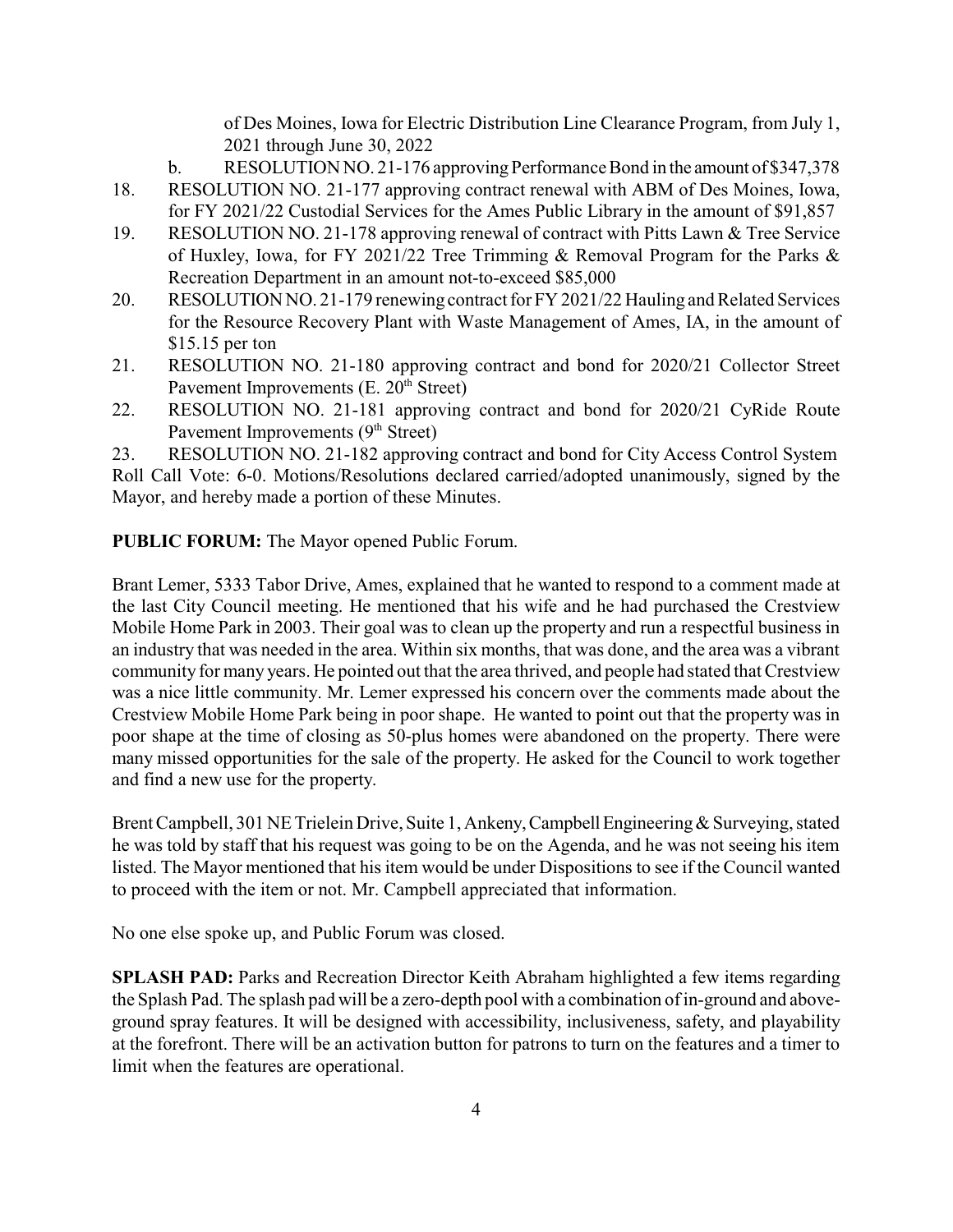Staff had presented the City Council with several water management options at its November 24, 2020, meeting, and the Council had directed staff to pursue a recirculation system for the splash pad. Staff had looked at several location criteria. One of the requirements of a splash pad is that it has to be within 200 feet of a restroom and clear side lines. All 38 City parks were looked at and it was narrowed down to eight parks that had restrooms. After taking several criteria into consideration it was recommended to have the splash pad located at either Emma McCarthy Lee Park or Daley Park. Staff held two public meetings on March 16, 2021, to gather feedback regarding potentially locating the splash pad at either of the final two location options. The first meeting was focused more on Emma McCarthyLee Park while the second was geared toward DaleyPark. The comments that were received were from people who were in favor of having a splash pad. The Parks and Recreation Commission met and voted to recommend City Council approve constructing a splash pad in Daley Park. Safetyand visibility of the splash pad was important to the Commission. The Commission also felt that on-street parking should be moved from the west side to the east side of Wilder Boulevard from Thackeray Drive to the northern boundary of the Daley Greenbelt.

Council Member Betcher stated that one of the attendees for the Daley Park location mentioned there was occasionally minor vandalism that results in broken glass at the Park. She wanted to know how that type of situation would be addressed when the Park is not staffed. Mr. Abraham explained that with the recirculation system, staff will have to check the chemicals every morning and will check the site for any glass or vandalism.

Council Member Gartin inquired how many parking stalls were currently at Daley Park. Mr. Abraham estimated there were 18 parking stalls. Mr. Gartin wanted to know if there was a greater demand for the splash pad in the future, would there be any opportunity to expand parking. Mr. Abraham noted that there would be room for expansion if needed down the road. Mr. Gartin commented that a lot of people will be taking their kids along the bike path that is nearby and recommended putting in a bike rack.

Mayor Haila opened public comment and closed it when no one asked to speak.

Moved by Martin, seconded by Betcher, to adopt RESOLUTION NO. 21-183 approving the Splash Pad location in Daley Park.

Roll Call Vote: 6-0. Resolution declared adopted unanimously, signed by the Mayor, and hereby made a portion of these Minutes.

Moved by Gartin, seconded by Corrieri, to direct staff to draft a Parking Ordinance Change from parking on the west side to the east side of Wilder Boulevard from Thackeray Drive to the northern boundary of the Daley Greenbelt.

Vote on Motion: 6-0. Motion declared carried unanimously.

**STAFF REPORT REGARDING THE REQUEST FOR AN AMES URBAN FRINGE PLAN MAP AMENDMENT PERTAINING TO THE VERBIO PROPERTY:** Planning and Housing Director Kelly Diekmann mentioned that the City of Nevada is scheduled for a public hearing at the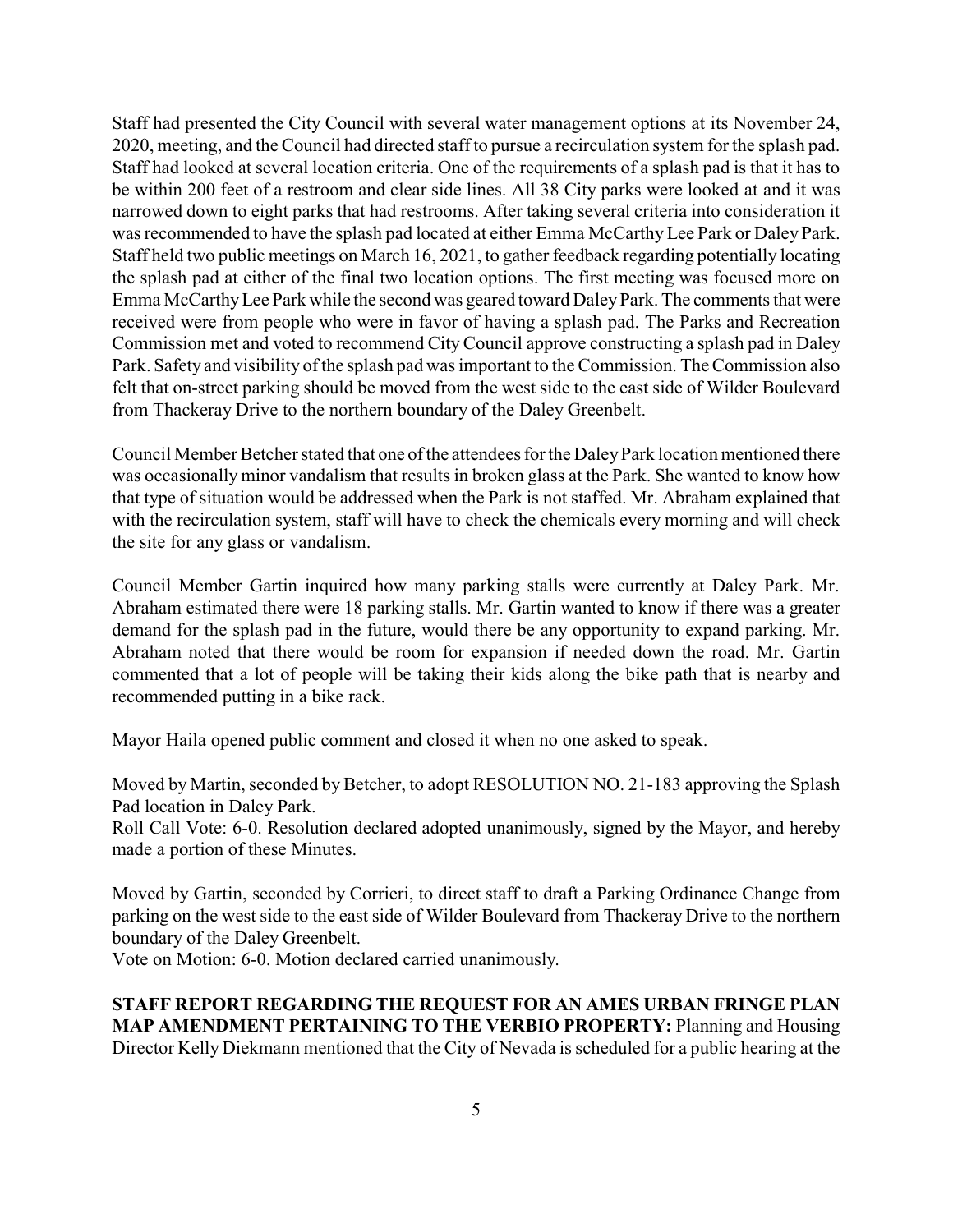end of April for its Annexation proposal and then it will moving forward to the state.

The Mayor opened public comment and closed it when no one asked to comment.

Moved by Beatty-Hansen, seconded by Betcher, to approve Option 1, which was to take no action at this time.

Vote on Motion: 6-0. Motion declared carried unanimously.

**CONSENTTODEEDRESTRICTIONONBEHALFOFMAINSTREAMLIVINGFOR THE PROPERTY LOCATED AT 1417 DOUGLAS AVENUE:** Planning and Housing Director Kelly Diekmann explained that this property was sold to Mainstream Living, and is was asking for the City's consent to receive a grant and have a lien placed against the property. Director Diekmann stated that there was no risk to the City or the property by agreeing to the request.

Moved by Betcher, Seconded by Junck, to adopt RESOLUTION NO. 21-184 approving the Consent to Deed Restriction on behalf of Mainstream Living for the property located at 1417 Douglas Avenue.

Roll Call Vote: 5-0-1. Voting Aye: Beatty-Hansen, Betcher, Gartin, Martin, Junck. Voting Nay: None. Abstaining: Corrieri. Motion declared carried.

# **STAFF REPORT REGARDING CHAPTER 23 (SUBDIVISION) AND CHAPTER 29 (ZONING) TEXT AMENDMENTS:** Planning and Housing Director Kelly Diekmann stated that staff was asking for approval of a number of changes related to application requirements and clarification of other procedures that would be beneficial for Chapter 23 (Subdivisions) and Chapter 29 (Zoning). In Chapter 23, staff wanted to address the City's Plat of Survey process. Staff would like for City Council to allow the Planning and Housing Director to administratively approve the Plats of Survey related to boundaryline adjustments and conveyance parcels, rather than havingCity Council approve them by resolution. Any division of land where there is a split of a parcel or a block would still go through the Council for approval. Another change that Director Diekmann noted was when the Inspection Division went to an online service portal, they did not move the planning applications over to the online service portal. They would like to move forward with having online applications available. Mr. Diekmann stated that there is no notification process in the Subdivision Ordinance for the review of major subdivisions. Staff has previously had a hearing for these with the Planning and Zoning Commission and Director Diekmann recommended adding these into the Zoning Ordinance.

Director Diekmann mentioned that for Chapter 29 (Zoning), staff would like to change how staff handles the Zoning Board of Adjustment (ZBA). He noted that currently the Planning Department handles all the materials, but the City Clerk's office provides the support/secretarial role for the meetings. The Planning and Housing Department would like to be the ones responsible for administrative functions for the Zoning Board of Adjustment agendas and meetings instead of the City Clerk's Office; however, the City Clerk's Office would continue to maintain records of Decisions and Orders by the ZBA. Mr. Diekmann mentioned that there seemed to be some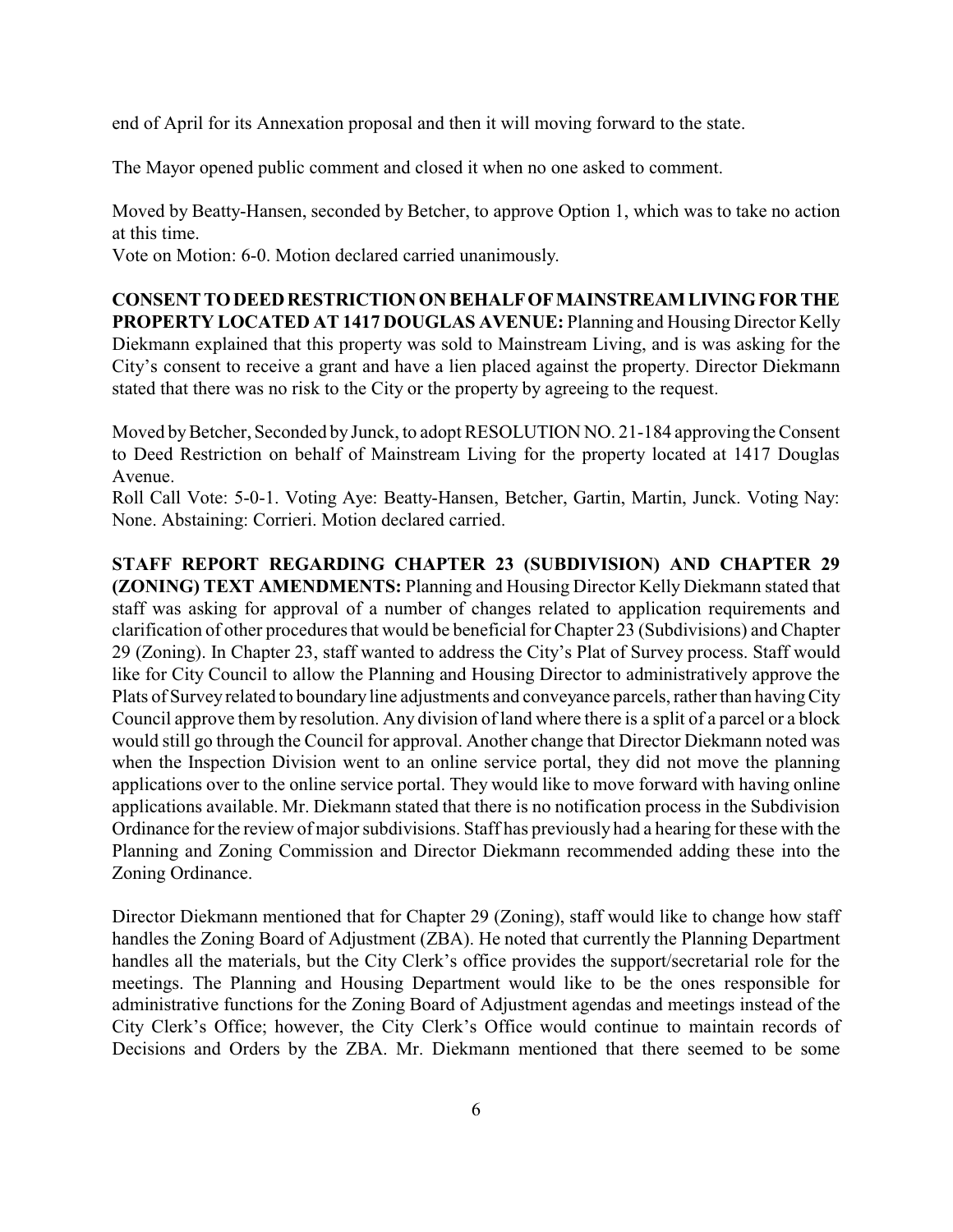inconsistencies with where it is in the *Code* that published notices are required. He noted that published notice for the Zoning Board of Adjustment meetings are not required. Staff would like to change the process to mailing out the notice, posting a sign, and posting the agenda, only. Director Diekmann stated that there was an issue with how the voting works with the Zoning Board of Adjustment. In the *Municipal Code,* it is stated clearly that you must have three votes to have any motion pass. He explained that they have had issues over the past couple of years with either a lack of a full Board or absent members. This has caused tie votes, and meetings have had to be continued in order to break a tie vote. Staff is recommending changing the voting by the Zoning Board of Adjustment to a majority of a quorum rather than the Board. Another change that was being recommended was the definition of the Zoning Enforcement Officer for interpretation of zoning. Currently, the Building Official is the Zoning Enforcement Officer and the recommendation was to amend the *Code* to provide the Planning & Housing Director with the authority to administer and interpret the Zoning Ordinance.

Council Member Betcher mentioned that a lot of the changes made sense and she wanted to make sure that staff in all departments has been included to make sure the changes worked well for everyone. Mr. Diekmann noted that there have been some discussions with the City Manager, Fire Department, City Clerk, and City Attorney's Office, but he will work on internal procedure updates next along with any ordinance updates.

Council Member Gartin wanted to know if the proposed changes have been vetted with other stakeholders/developers to get their feedback on the changes. He also inquired if the City's procedures have been compared to what other peer communities are doing. Director Diekmann mentioned that they didn't identify any stakeholders for these changes as it was more administrative. If they move forward with the Plat of Survey changes, staff would reach out to the surveyors in the City to make sure they are aware.

Council Member Martin questioned the proposed changes to the voting procedures with the Zoning Board of Adjustment. He was concerned because the applicants come to ZBA wanting approval for something and the proposed change will get faster results, but it appeared to provide more ways to have the applicants walk away with a "no" answer. He pointed out that there would be two ways to say "no" and only one to say "yes". He wanted to know if there was a way to tweak the rule to allow applicants to decide, if flexible on timing, to wait for the entire Board to be present. Director Diekmann stated that the due process is important and believed they could look into it. It was noted that Director Diekmann would need to speak with the City Attorney to see what options were available. Mr. Martin mentioned he felt it would be worth the effort to get more information.

The Mayor opened public comment. It was closed when no one came forward.

Moved by Gartin, seconded by Betcher, to move forward with the changes recommended in the Staff Report, and direct staff to coordinate preparation of ordinances with the City Attorney with the goal of having the changes approved prior to July 1, 2021.

Vote on Motion: 6-0. Motion declared carried unanimously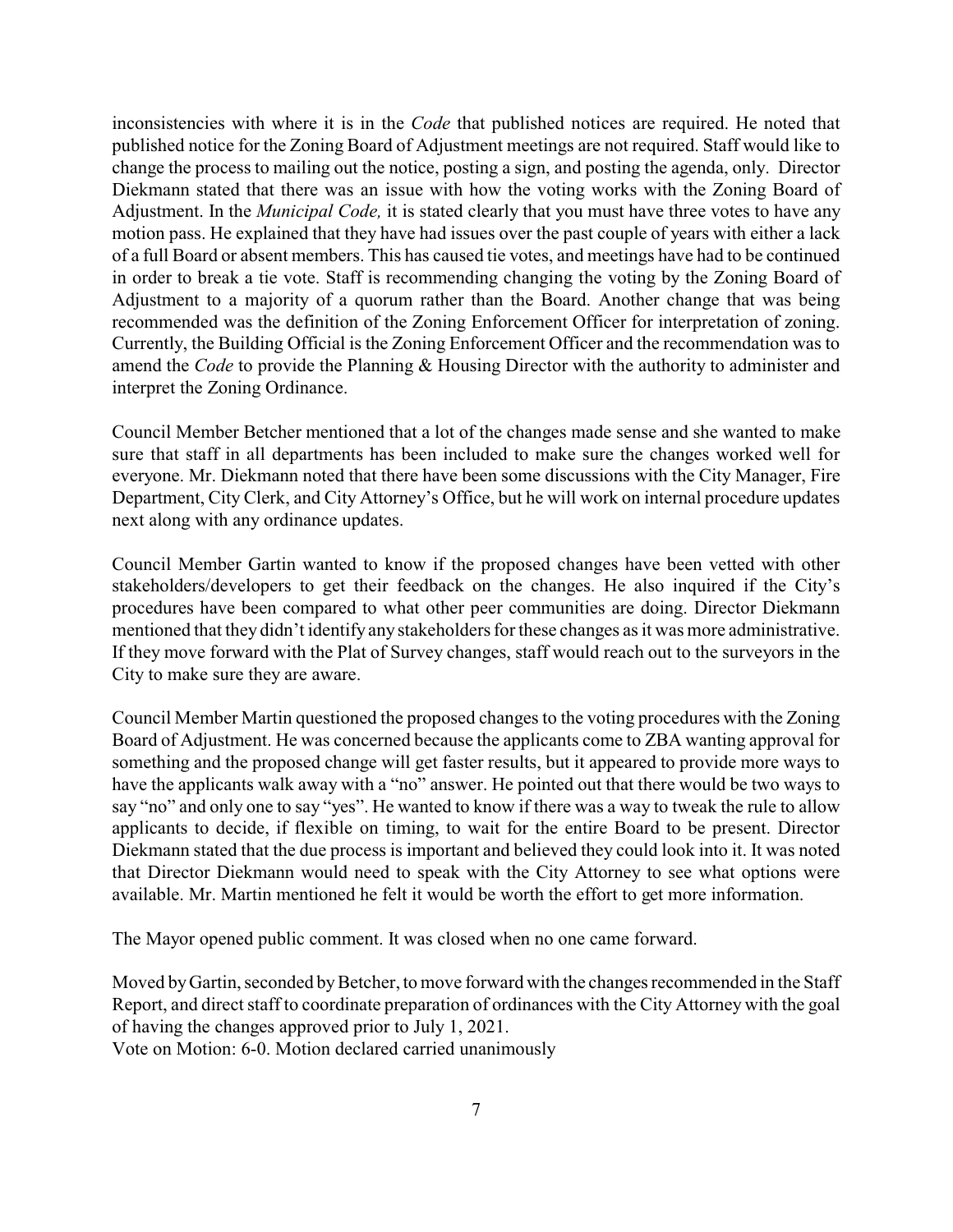Moved by Martin, seconded by Betcher, to ask staff to consider ways to ensure that applicants aren't disadvantaged due to the increased number of ways to end up with a "no" outcome when fewer than five members of the Zoning Board of Adjustment are voting. Vote on Motion: 6-0. Motion declared carried unanimously

#### **STAFFREPORTREGARDINGAMES COMPREHENSIVE HISTORIC PRESERVATION**

PLAN AMENDMENTS: Planning and Housing Director Kelly Diekmann mentioned that on March 9, 2021, the CityCouncil reviewed the proposed amendments to the Ames Comprehensive Historic Preservation Plan and recommended a few changes. Those changes along with a few other staffrecommended changes were included in the Staff Report for approval.

Council Member Betcher commented that the new proposed amendments were a lot clearer to anyone reading the Plan. She questioned the statement regarding supporting a minimum maintenance code for rental housing as she believed the original discussion regarding Goal #3, Objective F was to change the word "the" to "a," only, but noticed that the wording "and owner-occupied" was removed. Director Diekmann stated it was open to interpretation, but he was very confident that if staff put "owner-occupied" back into the Plan it would be consistent with Historic Preservation Commissions goals.

The Mayor asked if anyone from the public wished to speak. No one requested to speak.

Moved by Betcher, seconded by Beatty-Hansen, to approve the Ames Comprehensive Historic Preservation Plan Amendment with the change to Goal #3, Objective F to reinstate the words "and owner-occupied."

Vote on Motion: 6-0. Motion declared carried unanimously.

**AUTHORIZINGSTAFFTO REIMBURSE 660 EURO (APPROXIMATELY \$777) IN FEES FOR THREE STUDENT REGISTRATIONS TO THE INTERNATIONAL CONFERENCE ON COMPUTATIONAL URBAN PLANNING AND URBAN MANAGEMENT (CUPUM)** FROM THE FUNDS BUDGETED FOR THE COMMUNITY AND REGIONAL PLANNING **CLASS:** The Mayor asked if there was anyone from the public who wished to speak. There was no one wishing to speak.

Moved by Betcher, seconded by Junck, to adopt RESOLUTION NO. 21-185 authorizing staff to reimburse 660 Euro (approximately \$777) in fees for three student registrations to the International Conference on Computational Urban Planning and Urban Management (CUPUM) from the funds budgeted for the Community and Regional Planning class project.

Roll Call Vote: 6-0. Resolution declared adopted unanimously, signed by the Mayor, and hereby made a portion of these Minutes.

# **COMPREHENSIVE ANNUAL FINANCIAL REPORT FOR FISCAL YEAR ENDED JUNE**

**30, 2020:** Finance Director Duane Pitcher mentioned that everything looked good for the year except for one item. The one exception was related to some reporting with Mary Greeley Medical Center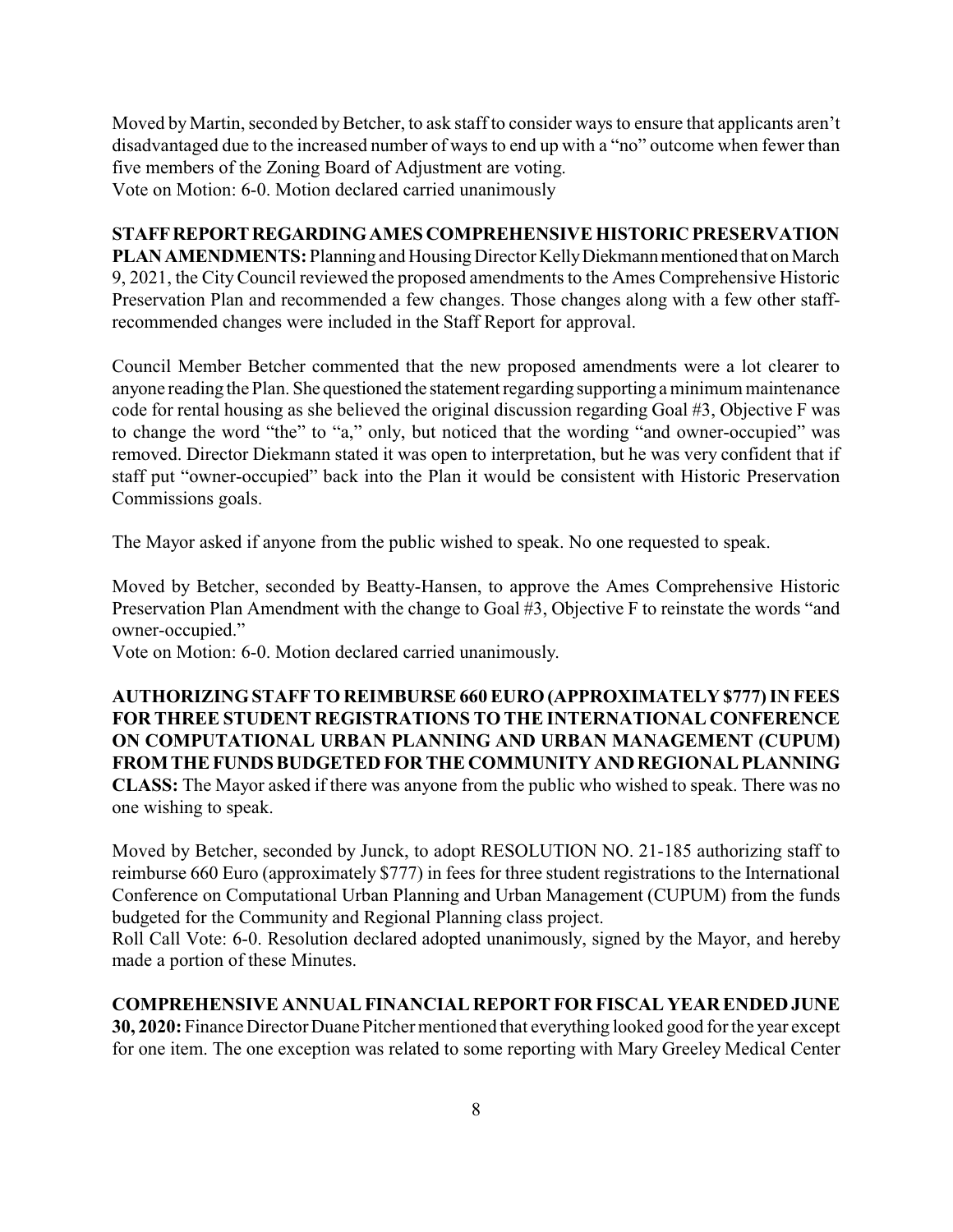(MGMC). Director Pitcher explained that MGMC isreported on the City's financials as a component unit. All the City is doing is consolidating the reports and the City is unable to change or adjust them. In this case the auditor's report included a qualified opinion based on the Mary Greeley Medical Center (MGMC) decision to classify CARES Act grant funds received as operating income rather than nonoperating income as required byapplicable accounting standards. Mr. Pitcher noted that was a significant change, and the City has had a completely clean auditor's report for several years.

Council Member Gartin asked if there was a timing aspect for the Council to receive the report. Mr. Pitcher stated that he would ask that the Council receive the report tonight as there was nothing else that could be done to change the outcome. Mr. Gartin mentioned that he would like a little more time to review the Report and wanted to know if this could be delayed until the next City Council meeting. Director Pitcher stated there would not be an issue with waiting to receive the Report.

Moved by Gartin, to table the voting of acceptance until the next City Council meeting. Motion failed due to lack of second.

Moved by Betcher, seconded by Corrieri, to adopt RESOLUTION NO. 21-186 accepting the Comprehensive Annual Financial Report as presented.

Council Member Beatty-Hansen mentioned that even though they are going to accept the Report it didn't mean they still couldn't discuss important matters on the Report. Ms. Betcher commented that she made the motion knowing that the Report was a done deal, but would like to discuss what to do moving forward.

Roll Call Vote: 5-1. Voting Aye: Beatty-Hansen, Betcher, Corrieri, Martin, Junck. Voting nay: Gartin. Resolution declared carried.

**HEARING ON SALE OF CITY-OWNED PROPERTY AT 1126 GRAND AVENUE TO HABITAT FOR HUMANITY OF CENTRAL IOWA: Planning and Housing Director Diekmann** stated that the Plat of Survey is a conveyance parcel review to consolidate Lot 9 and the north 5.4 feet of Lot 10, Block 2, Lee's Addition. The property is now vacant since the house and detached garage were recently demolished. The purpose of consolidating the lot and the conveyance parcel is to establish a Parcel, which is necessary to obtain a building permit for a new house.

The Mayor opened public comment. It was closed when no one requested to speak.

Moved by Beatty-Hansen, seconded by Junck, to adopt RESOLUTION NO. 21-187 approving the Plat of Survey for 1126 Grand Avenue.

Roll Call Vote: 5-0-1. Voting Aye: Beatty-Hansen, Betcher, Corrieri, Martin, Junck. Voting Nay: None. Abstaining due to Conflict: Gartin.

Resolution declared adopted, signed by the Mayor, and hereby made a portion of these Minutes.

Moved by Beatty-Hansen, seconded by Corrieri, to adopt RESOLUTION NO. 21-188 approving the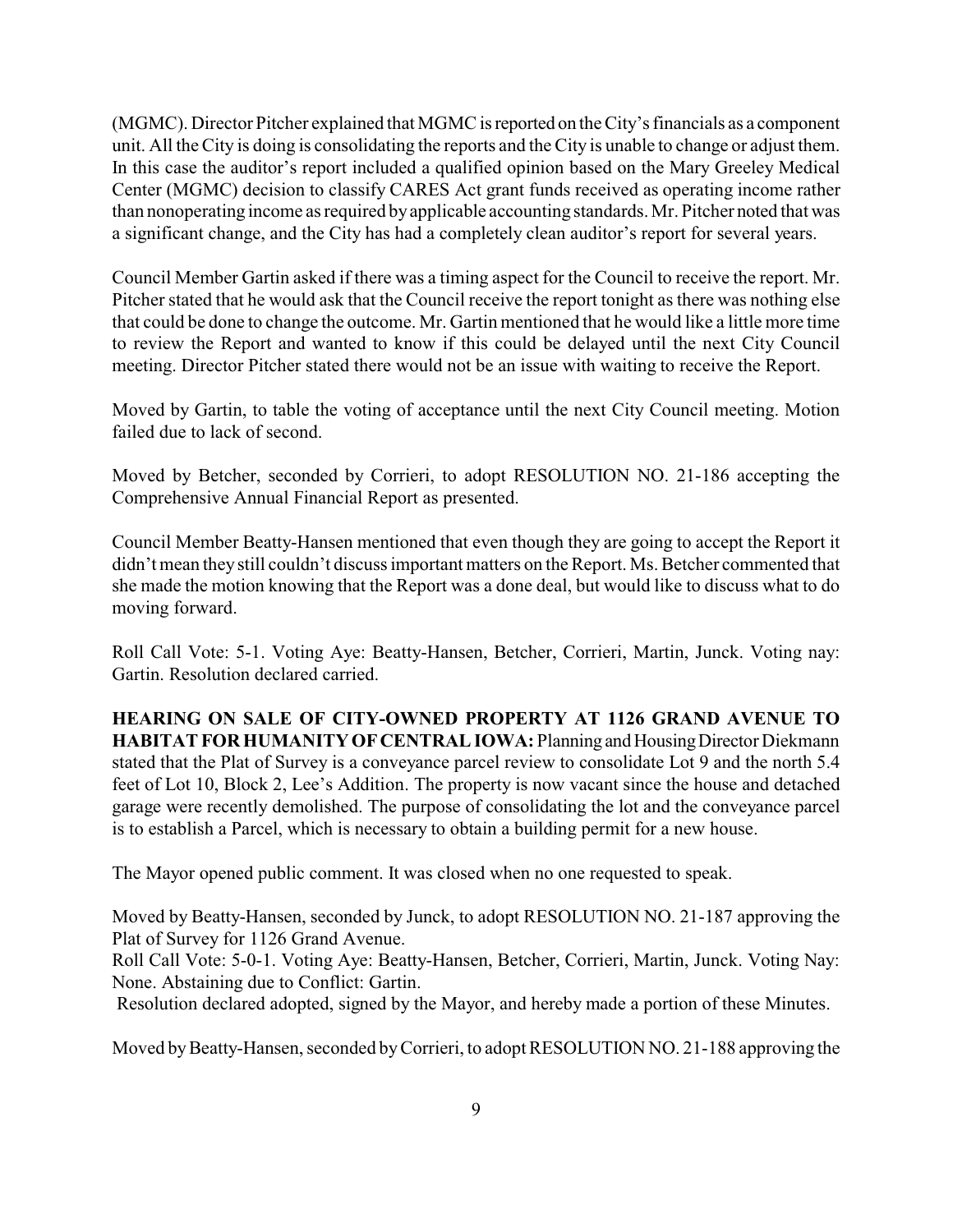sale of City-owned property at 1126 Grand Avenue to Habitat for Humanity of Central Iowa. Roll Call Vote: 5-0-1. Voting Aye: Beatty-Hansen, Betcher, Corrieri, Martin, Junck. Voting Nay: None. Abstaining due to Conflict: Gartin.

Resolution declared adopted unanimously, signed by the Mayor, and herebymade a portion of these **Minutes** 

**HEARING ON APPROVING EASEMENT AGREEMENT BETWEEN THE CITY AND IOWA STATE UNIVERSITY TO ALLOW A PEDESTRIAN BRIDGE TO BE LOCATED WITHIN AND OVER TOP OF THE CITY'S RIGHT-OF-WAY ON UNIVERSITY BOULEVARD:** It was noted that Traffic Engineer Damion Pregitzer was available to answer any questions.

Council Member Betcher inquired if the pedestrian bridge would be enclosed to avoid people from throwing objects on to the road. Mr. Pregitzer stated it will be an open bridge with a very high barrier. There was a courtesy review done with staff including the Police and Fire Department. The bridge was designed in a way to deter anyone from going over the bridge. Mr. Pregitzer noted that it is hard to tell from the picture, but the barrier is very high. It would be difficult for anyone to go over the side or throw anything over the side.

The Mayor opened the public hearing and closed it after there was no one wishing to speak.

Council Member Beatty-Hansen stated that the Council received an email regarding public input opportunities. She noted that this is an Iowa State University (ISU) project and wanted to know if the City knew of any opportunities for public input with ISU regarding this project. Mr. Pregitzer stated that from his understanding ISU went through its own public input process already. The request tonight is the next step for ISU to move forward with bidding the project and getting a contractor on board. He didn't believe there would be any additional input opportunities before the project goes to bid.

Mayor Haila mentioned that the City owns the land for the rights-of-way, but the University owns the other portions. He wanted to know if the multi-modal paths would be maintained on the west side. Mr. Pregitzer noted that none of the infrastructure on University Boulevard will be impacted. The pedestrian bridge will help expand access for non-motorized activity, especially during special events.

Moved by Gartin, seconded by Corrieri, to adopt RESOLUTION NO. 21-189 approving the Easement Agreement between the City and Iowa State University to allow a pedestrian bridge to be located within and over top of the City's Right-of-Way on University Boulevard. Roll Call Vote: 6-0. Resolution declared adopted unanimously, signed by the Mayor, and hereby made a portion of these Minutes.

**HEARING ON FIRE STATION #1 HVAC REPLACEMENT:** The Mayor opened the public hearing. It was closed when no one asked to speak.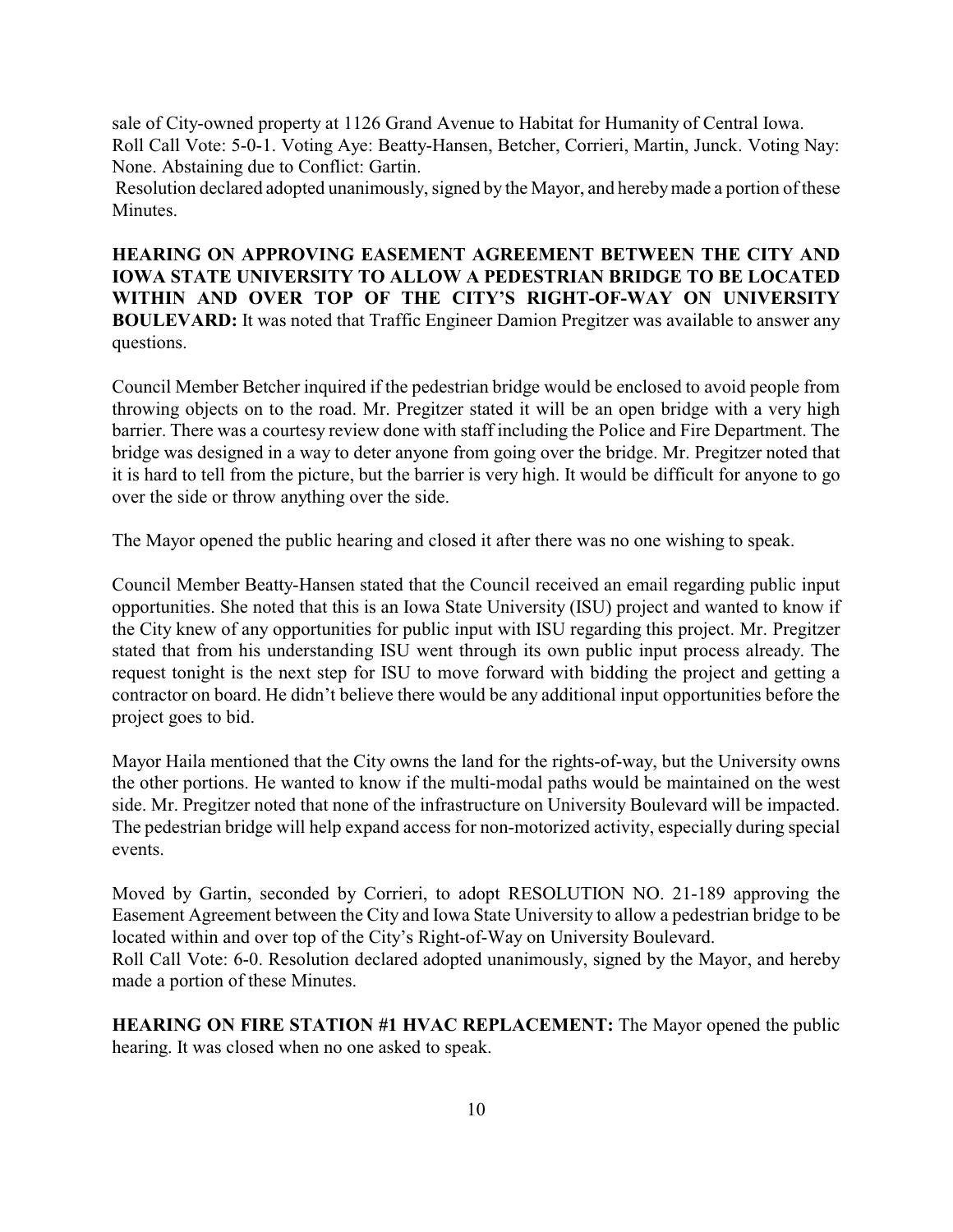Moved by Corrieri, seconded by Betcher, to adopt RESOLUTION NO. 21-190 approving plans and specifications and awarding a contract to Mechanical Comfort, Inc., of Ames, Iowa, in the amount of \$114,434.

Roll Call Vote: 6-0. Resolution declared adopted unanimously, signed by the Mayor, and hereby made a portion of these Minutes.

### **HEARING ON 2020/21 ASPHALT STREET PAVEMENT IMPROVEMENTS & WATER SYSTEM IMPROVEMENTS (MCKINLEY DRIVE, JENSEN DRIVE, LUTHER DRIVE):**  The Mayor opened the public hearing. There was no one wishing to speak, and the hearing was

closed.

Moved by Betcher, seconded by Beatty-Hansen, to adopt RESOLUTION NO. 21-191 approving plans and specifications and awarding a contract to Manatt's Inc., of Ames, Iowa, in the amount of \$1,799,294.43.

Roll Call Vote: 6-0. Resolution declared adopted unanimously, signed by the Mayor, and hereby made a portion of these Minutes.

**HEARING ON 2020/21 CONCRETE PAVEMENT IMPROVEMENTS - 8 TH STREET (NORTHWESTERN TO DUFF):** The Mayor opened the public hearing and closed it after there was no one wishing to speak.

Moved by Beatty-Hansen, seconded by Junck, to adopt RESOLUTION NO. 21-192 approving plans and specifications and awarding a contract to Manatt's Inc., of Ames, Iowa, in the amount of \$1,256,246.21.

Roll Call Vote: 6-0. Resolution declared adopted unanimously, signed by the Mayor, and hereby made a portion of these Minutes.

**ORDINANCE AMENDING SECTION 22.32 OF** *MUNICIPAL CODE* **PERTAINING TO SIDEWALK CAFES:** Assistant City Manager Brian Phillips stated this Ordinance addresses the referral that the Council made in 2020. There were some temporary changes to sidewalk cafes during the pandemic in order to make it easier for restaurants to space out its patrons. In 2020, the City Council also directed staffto prepare an ordinance change to the *Sidewalk Café Code* to permanently address two aspects of operating a sidewalk café. One change would be to remove the requirement for barriers separating the sidewalk café from the traveling path on the sidewalk for sidewalk cafes where alcohol is not served. The other change would allow sidewalk cafes to extend along in front of an adjacent business, provided the extension is approved by the adjacent business owner and the ingress/egress from the adjacent business is not blocked.

The public hearing was opened by the Mayor. He closed the hearing after no one asked to speak.

Moved by Gartin, seconded by Corrieri, to pass on first reading an ordinance amending Section 22.32 of the *Municipal Code* pertaining to Sidewalk Cafes. Roll Call Vote: 6-0. Motion declared carried unanimously.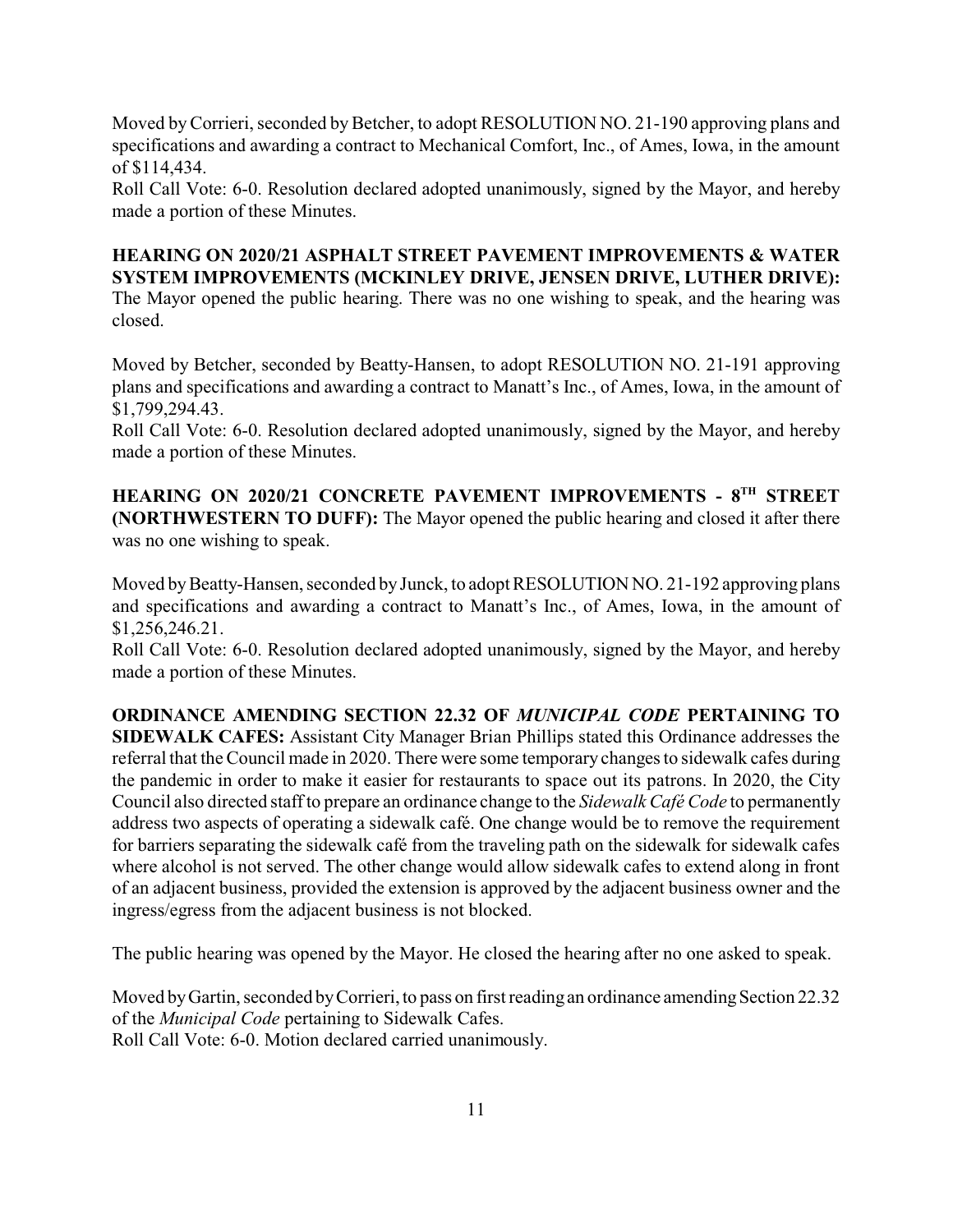The Mayor inquired if it was being recommended by staff to suspend the rules for this ordinance. Mr. Phillips stated the sidewalk café season had already started, the season begins on April 1 and ends on October 31. If the rules were suspended, staff would be able to make sure that any businesses that have yet to set up their sidewalk café would be able to start with the new rules.

Moved by Corrieri, seconded by Beatty-Hansen, to suspend the rules necessary for the adoption of an ordinance.

Roll Call Vote: 6-0. Motion declared carried unanimously.

Moved by Junck, seconded by Betcher, to pass on second reading an ordinance amending Section 22.32 of the *Municipal Code* pertaining to Sidewalk Cafes. Roll Call Vote: 6-0. Motion declared carried unanimously.

Moved by Corrieri, seconded by Betcher, to pass on third reading and adopt ORDINANCE NO. 4436 amending Section 22.32 of the *Municipal Code* pertaining to Sidewalk Cafes. Roll Call Vote: 6-0. Ordinance declared adopted unanimously, signed by the Mayor, and hereby made a portion of these Minutes.

**ORDINANCE NAMING THE ACCESS ROAD ON SOUTH RIVERSIDE DRIVE "AVIATION WAY:"** The Mayor asked for public input. There was no one wishing to speak, and the hearing was closed.

Moved by Corrieri, seconded by Beatty-Hansen, to pass on first reading an ordinance naming the access road on South Riverside Drive "Aviation Way." Roll Call Vote: 6-0. Motion declared carried unanimously.

**ORDINANCE TO INCREASE WATER RATES BY 6%, EFFECTIVE JULY 1, 2021:** Moved by Betcher, seconded by Corrieri, to pass on second reading an ordinance to increase water rates by 6%, effective July 1, 2021.

Roll Call Vote: 6-0. Motion declared carried unanimously.

**ORDINANCE ADOPTING BY REFERENCE THE 2020 EDITION OF THE** *NATIONAL ELECTRIC CODE* **WITH TWO STATE OF IOWA AMENDMENTS AND ONE LOCAL AMENDMENT:** Moved by Beatty-Hansen, seconded by Martin, to pass on second reading an ordinance adopting by reference the 2020 Edition of the *National Electric Code* with two State of Iowa amendments and one local amendment.

Roll Call Vote: 6-0. Motion declared carried unanimously.

Moved by Corrieri, seconded by Betcher, to suspend the rules necessary for the adoption of an ordinance.

Roll Call Vote: 6-0. Motion declared carried unanimously.

Moved by Corrieri, seconded by Betcher, to pass on third reading and adopt ORDINANCE NO. 4435 adopting by reference the 2020 Edition of the *National Electric Code* with two State of Iowa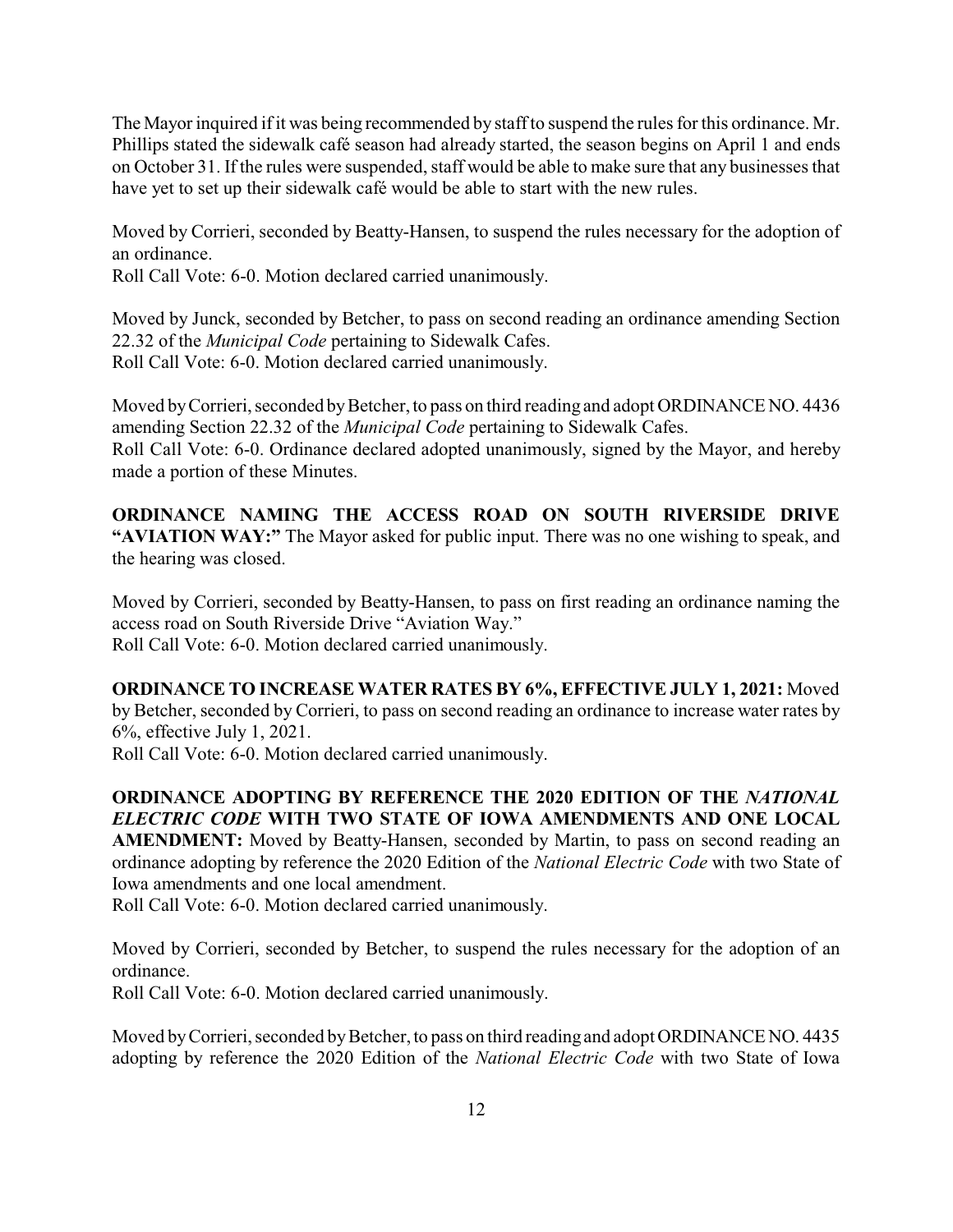amendments and one local amendment.

Roll Call Vote: 6-0. Ordinance declared adopted unanimously, signed by the Mayor, and hereby made a portion of these Minutes.

**DISPOSITIONS OF COMMUNICATIONS TO COUNCIL:** Mayor Haila mentioned there were several items tonight to review. The first item was a letter from Ron Frantzen, Executive Director of Facility Management at McFarland Clinic requesting updates to crosswalks at Duff Avenue and 12<sup>th</sup> Street. Assistant City Manager Brian Phillips noted that this request would be appropriate to refer to staff for a memo.

Moved by Beatty-Hansen, seconded by Betcher, to ask staff for a memo regarding Ron Frantzen's request to update the crosswalks at Duff Avenue and  $12<sup>th</sup>$  Street. Vote on Motion: 6-0. Motion declared carried unanimously.

The second item was a letter from Brian R. Campbell of Campbell Engineering & Surveying requesting an Ames Urban Fringe Map revision for the property located at 2359-210th Street, Ames (Boone County).

Moved by Martin, seconded by Betcher, to request a memo from staff regarding Brian Campbell's letter requesting an Ames Urban Fringe Map revision for the property located at 2359-210th Street, Ames (Boone County).

Vote on Motion: 6-0. Motion declared carried unanimously.

Mayor Haila mentioned the third item was an email from Kim Olmstead on behalf of Leon Weubker requesting a waiver of the City's platting authority in the Ames Urban Fringe Plan for properties located at 2227, 2233, 2239, 2245, and 2249-229th Place, Ames (Boone County).

Moved by Betcher, seconded by Beatty-Hansen, to refer the email from Kim Olmstead on behalf of Leon Weubker requesting a waiver of the City's platting authority in the Ames Urban Fringe Plan for properties located at 2227, 2233, 2239, 2245, and 2249-229th Place, Ames (Boone County) for a memo from staff.

Vote on Motion: 6-0. Motion declared carried unanimously.

The fourth item was an email from Dan Culhane, President and CEO, Ames Chamber of Commerce and Economic Development following up on its February 2, 2021, request for beautification improvements to the medians on Lincoln Way through Campustown from Beach Avenue west to Sheldon Avenue. Assistant City Manager Brian Phillips stated that staff had met with Mr. Culhane to discuss some of the details of the proposed landscaping. Mr. Phillips mentioned that staff was comfortable with a few elements that were proposed for the landscaping and noted that the City is not being asked for any funds for the installation; however, the City would be responsible for the maintenance and a few other issues. He told the Council it would be appropriate to refer the request to staff for a memo listing what action steps would need to be taken to proceed.

Moved byCorrieri, seconded by Martin, to place the request from Dan Culhane, President and CEO,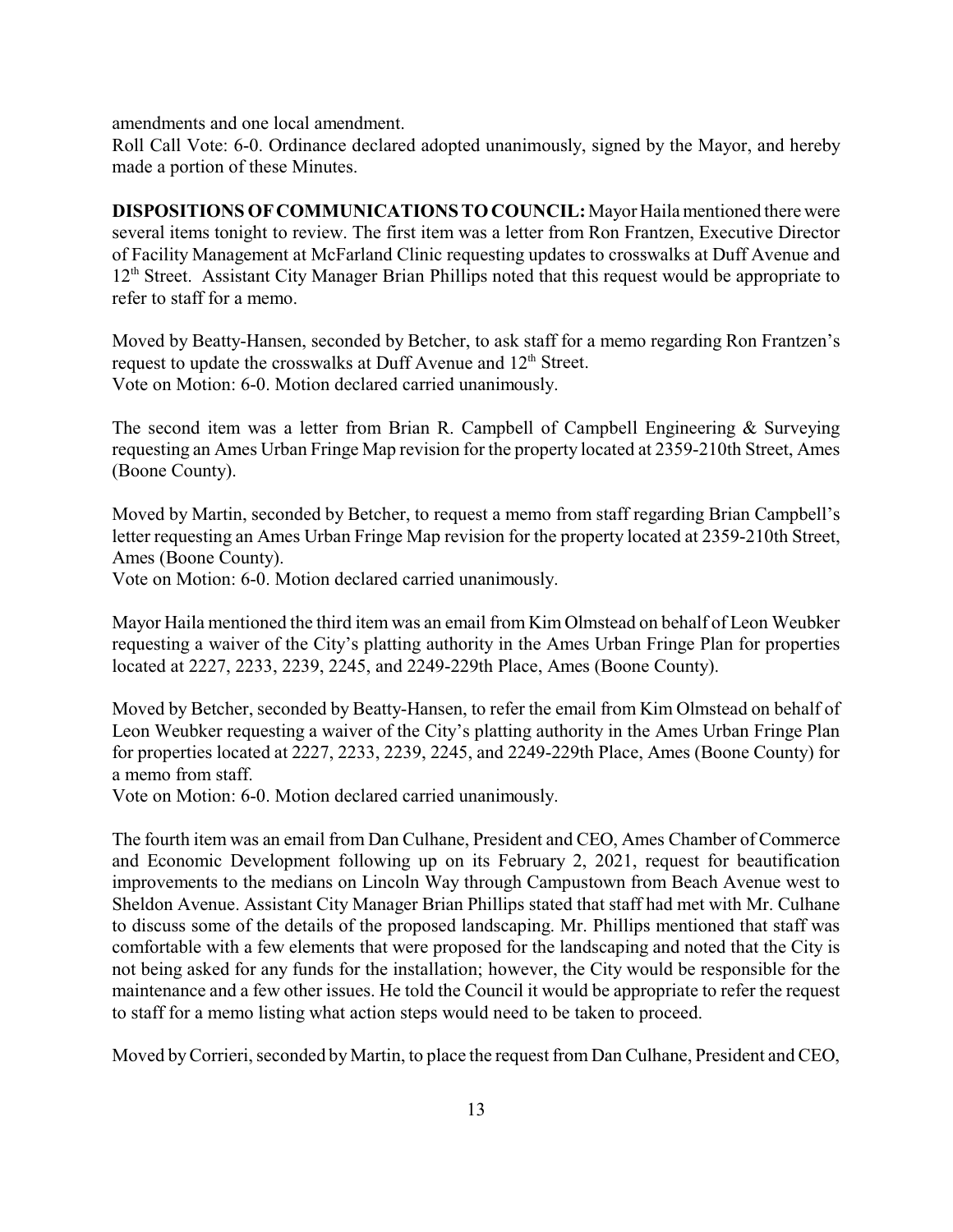Ames Chamber of Commerce and Economic Development regarding beautification improvements to the medians on Lincoln Way through Campustown from Beach Avenue west to Sheldon Avenue on an Agenda.

Council Member Gartin stated he is supportive of the motion; however, it seemed odd to him that the City is not contributing anymoney towards the project. He asked ifthis would normally be under the City's purview and is the City comfortable not contributing anything. Council Member Beatty-Hansen explained that when this item is on an Agenda it would be a good time to discuss funding from the City.

The Mayor mentioned that there was some historywith this item. Mr. Phillips noted that information could be included in the memo.

Vote on Motion: 6-0. Motion declared carried unanimously.

The Mayor mentioned that the fifth item was a letter from Chuck Winkleblack, General Manager, Hunziker Companies requesting to amend the Ames Urban Fringe Plan for designation of industrial development for approximately 73 acres located at 2105 Dayton Avenue.

Council Member Martin pointed out that the letter also asked for a new TIF district to be established.

Moved by Martin, seconded by Corrieri, to request a memo from staff regarding the letter from Chuck Winkleblack to amend the Ames Urban Fringe Plan for designation ofindustrial development for approximately 73 acres located at 2105 Dayton Avenue.

Vote on Motion: 6-0. Motion declared carried unanimously.

The next item was a memo from Deb Schildroth, Assistant City Manager regarding the selection status of a Climate Action Plan consultant. The Mayor stated that the memo was informational only and no action was required by the Council. Assistant City Manager Deb Schildroth provided an update on the status of hiring a consultant for the Climate Action Plan. The plan is to have the recommendation for a consultant on the next City Council Agenda.

Mayor Haila stated the next item was an email and report from James Pease, President of Friends of Ada Hayden Heritage Park Board requesting the City to reconsider Rose Prairie as park land.

Council Member Betcher inquired if there was anything preventing the Council from re-considering the request. The Mayor mentioned that since the prior request there was an update to a Developer's Agreement. Director Diekmann explained that Rose Prairie had filed for a rezoning with the Master Plan application. Rose Prairie is moving forward with the direction that was given by the Council in March 2021. Council Member Gartin explained that Mr. Pease put a lot of work into making the Report and wanted to know if Planning could incorporate some of the aspects of the report that could be included with the housing development. Director Diekmann stated that when staff eventually gets to the subdivision stage, there is a natural resource inventory that must be prepared and evaluated.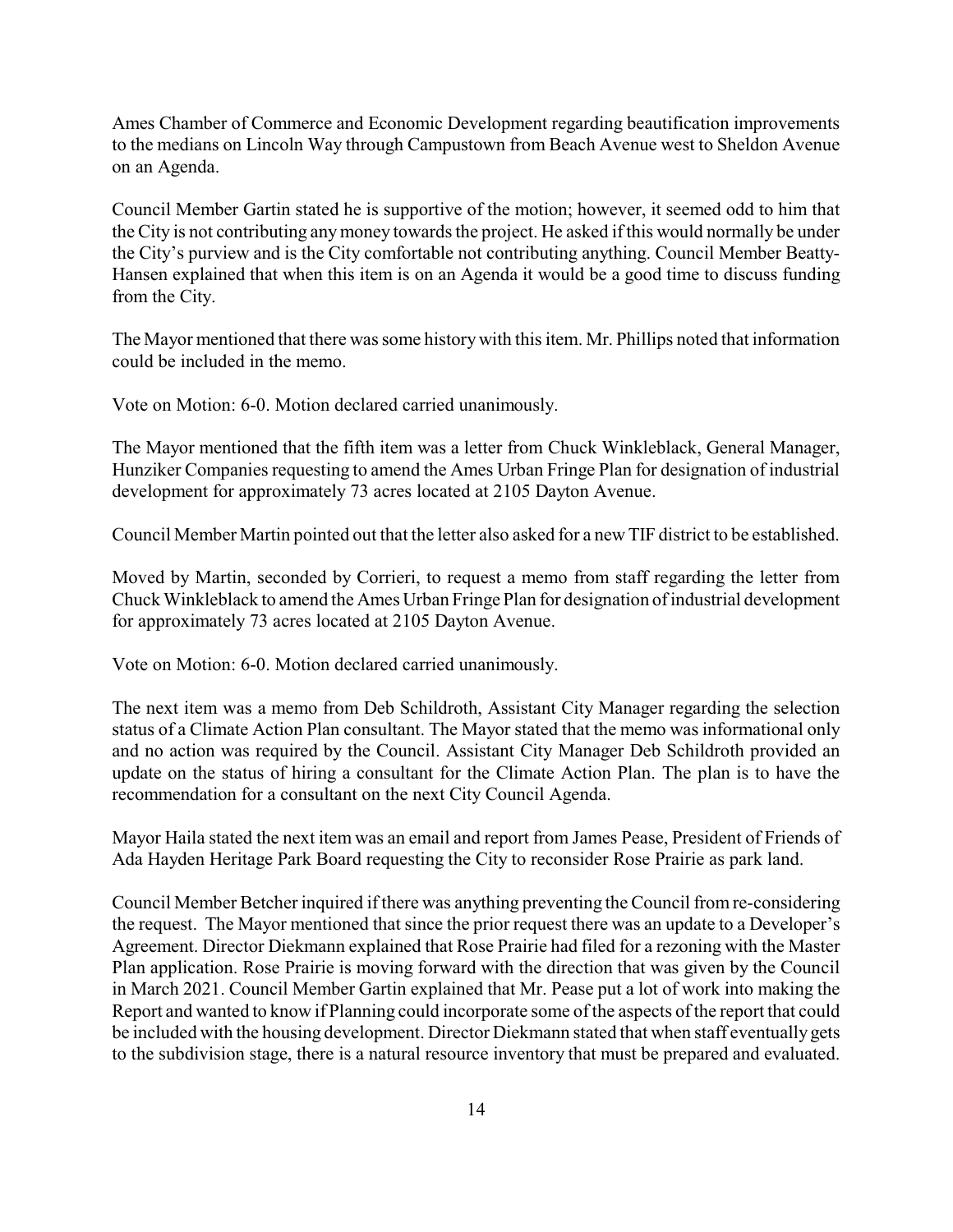Some of the same information will be part of the subdivision, and the Report could be used as a comparison. Council Member Betcher mentioned that the Friends of Ada Hayden were open to discussions about the plan and that it would be an opportunity for developers to use Mr. Pease's information. Director Diekmann commented that it would depend on what aspects would be considered as the Report was given regarding a park not a development.

The eighth item was a memo from Kelly Diekmann, Planning and Housing Director with a response to the request to rezone properties between Grand Avenue and Grove Avenue from Residential High Density to Residential Medium Density. Director Diekmann commented that if the Council was interested in moving forward, he would recommend placing the item on an Agenda as the request is unique. The request is from a neighbor and not a property owner.

Council Member Gartin inquired if the request would cause a lot of work for Planning staff. Mr. Diekmann mentioned that it would not be an inordinate amount of work, but it would have to follow the normal process of notifying neighbors and having a hearing. He noted that this area was noted in the Ames Plan 2040 and was worth discussing, but he wasn't sure if the Council wanted to do that now or later.

The Mayor asked if it was normal to get a request from a neighbor instead of the actual property owner. Director Diekmann commented that he had not seen one during his time with the City.

Council Member Betcher mentioned she wanted to give a little bit of background information on the request. Mr. Long had originally reached out to her and had indicated that the request was originating from the Neighborhood Association and not just him.

Council Member Martin noted that he would like more direct evidence from someone that this is an imminent situation or that there is a large number of property owners that want to move forward. As ofright now there is only one letter. He thought the Council should not take any action on the request right now, but leave open the possibility that if more evidence was brought forward, they would readdress the issue.

Moved by Martin, seconded by Junck, to approve Option 1, which was to retain the existing zoning at this time.

Vote on Motion: 5-1. Voting Aye: Beatty-Hansen, Corrieri, Gartin, Junck, Martin. Voting Nay: Betcher. Motion declared carried.

The last item was a memo from Keith Abraham, Parks and Recreation Director reviewing the criteria/approach to offering and opening Parks and Recreation programs and facilities. No discussion was had regarding the memo.

**COUNCIL COMMENTS:** *Ex officio* Nicole Whitlock mentioned that the CityCouncil meeting on April 27 will be her last meeting. The new *ex officio* will be introduced sometime in the near future.